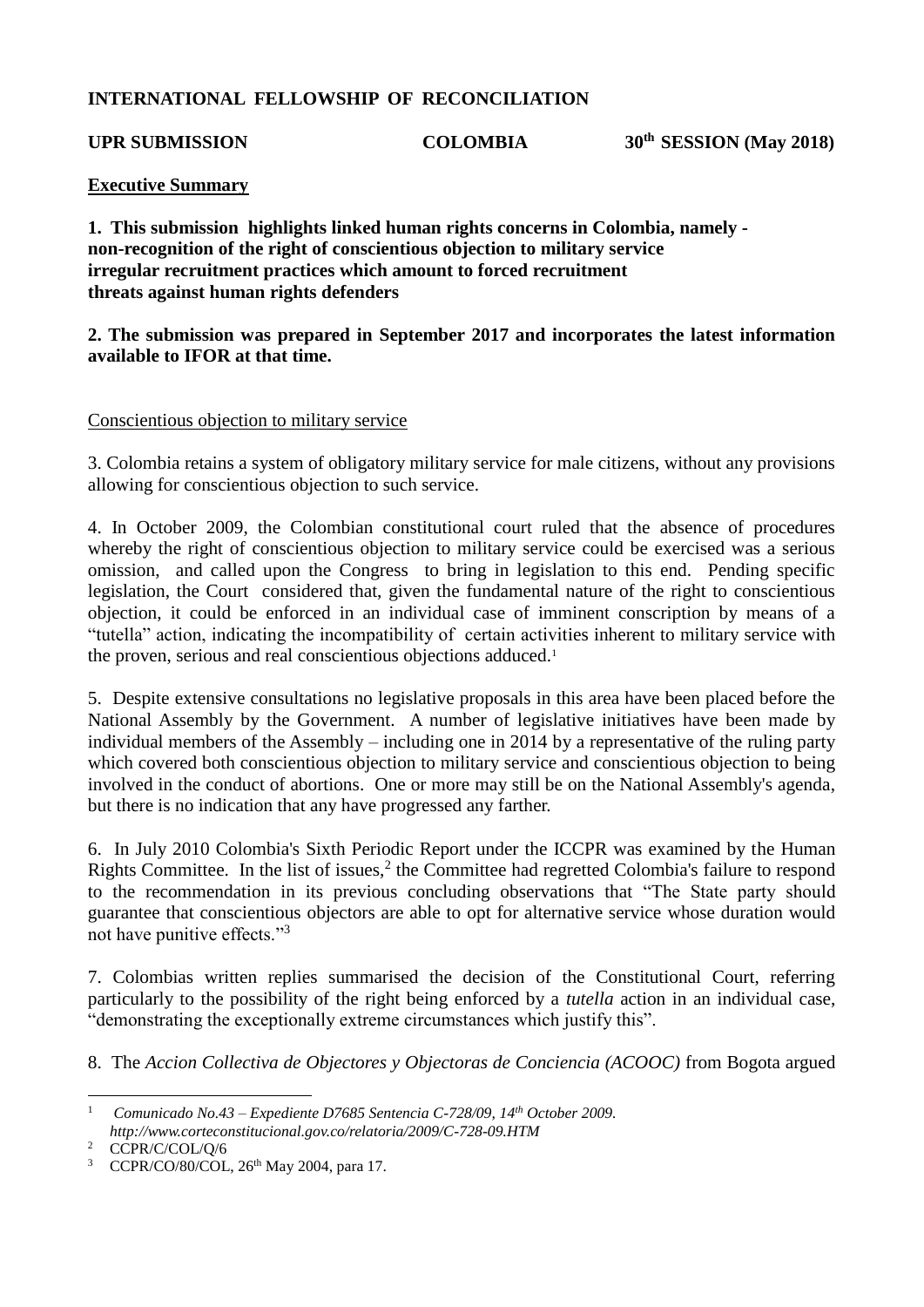strongly to the Committee that this response was inadequate. The Constitutional Court had seen tutella actions only as an interim means of protection, pending specific legislation, not as a solution. The idea that conscientious objection to military service can only be justified only in "exceptionally extreme" circumstances is contrary to international standards, and opens the dangerous possibility that tutella actions could result in the accumulation of case law which narrowly delimits the right. Moreover, *ACOOC* reported, the unprecedented delay in publishing the full judgement (*sentencia)*  posed grave difficulties. Lower courts were not prepared to rely on a press release in interpreting Constitutional Court jurisprudence. (The *sentencia* finally appeared, after eleven months, in September 2010.)

9. In its Concluding Observations, the Human Rights Committee noted "with satisfaction [the] Constitutional Court ruling (...), which represents progress in the implementation of the Committee's earlier recommendation of 2004" but was "still concerned by the lack of progress on the introduction of the necessary legislative amendments for recognizing conscientious objection..." and recommended that **"The State party should, without delay, adopt legislation recognizing and regulating conscientious objection so as to provide the option of alternative service, without the choice of that option entailing punitive effects..."<sup>4</sup>**

10..Since the Constitutional Court ruling, there have been successes in obtaining court orders to release conscientious objectors from the military, including by *ACOOC* in the case of José Luis Peña Rueda. Even so, two applications to lower courts to submit a tutella action in this case were turned down. Even in the most clear-cut case, that of Juan Diego Agudelo, whose status as a conscientious objector was recognised, following a tutella action, by a court in the municipality of Andes in Antioquia province, this mechanism could not prevent recruitment, because of the second issue - the prevalence of irregular forms of recruitment. Agudelo, after having declared his conscientious objection, was forcibly recruited and had to seek the assistance of the courts in securing his release.

11. Likewise, **Jhonatan David Vargas Becerra** was forcibly recruited in March 2013, despite his stated position that his religious beliefs prevented him from exercising violence or belonging to armed groups, and [that] he therefore refused to perform compulsory military service. Having been granted leave in June 2013, he did not return, instead launching a series of attempts to obtain his right of conscientious objection to military service through legal channels. On 4th September, 2014, at 8:30 pm, on leaving the Industrial University of Santander, Jhonatan was approached by police at a checkpoint where his identification documents were requested. These revealed an arrest warrant for "desertion". He was detained and the next day transferred to the Battalion Nueva Granada. On 16<sup>th</sup> September the Constitutional Court ruled that his fundamental rights to freedom of thought, conscience, and religion had been violated, and that he should be excused military service as a conscientious objector. Although this case was ultimately resolved through domestic mechanisms, no compensation was awarded for costs (monetary and psychological), nor for the two periods of arbitrary detention.

12. Irregular recruitment also features in the most recently reported case of the conscription of a conscientious objector, that of Diego Blanco . As a student currently enrolled at a University, Blanco was legally entitled to postpone military service. However when he followed the correct procedure and in December 2016 reported to his local recruitment office with proof of his studies he was nevertheless enlisted. He applied for release on the grounds both that he was unwilling to perform military service and that he should not have been enlisted in the first place. He was

<sup>1</sup> CCPR/C/COL/CO/&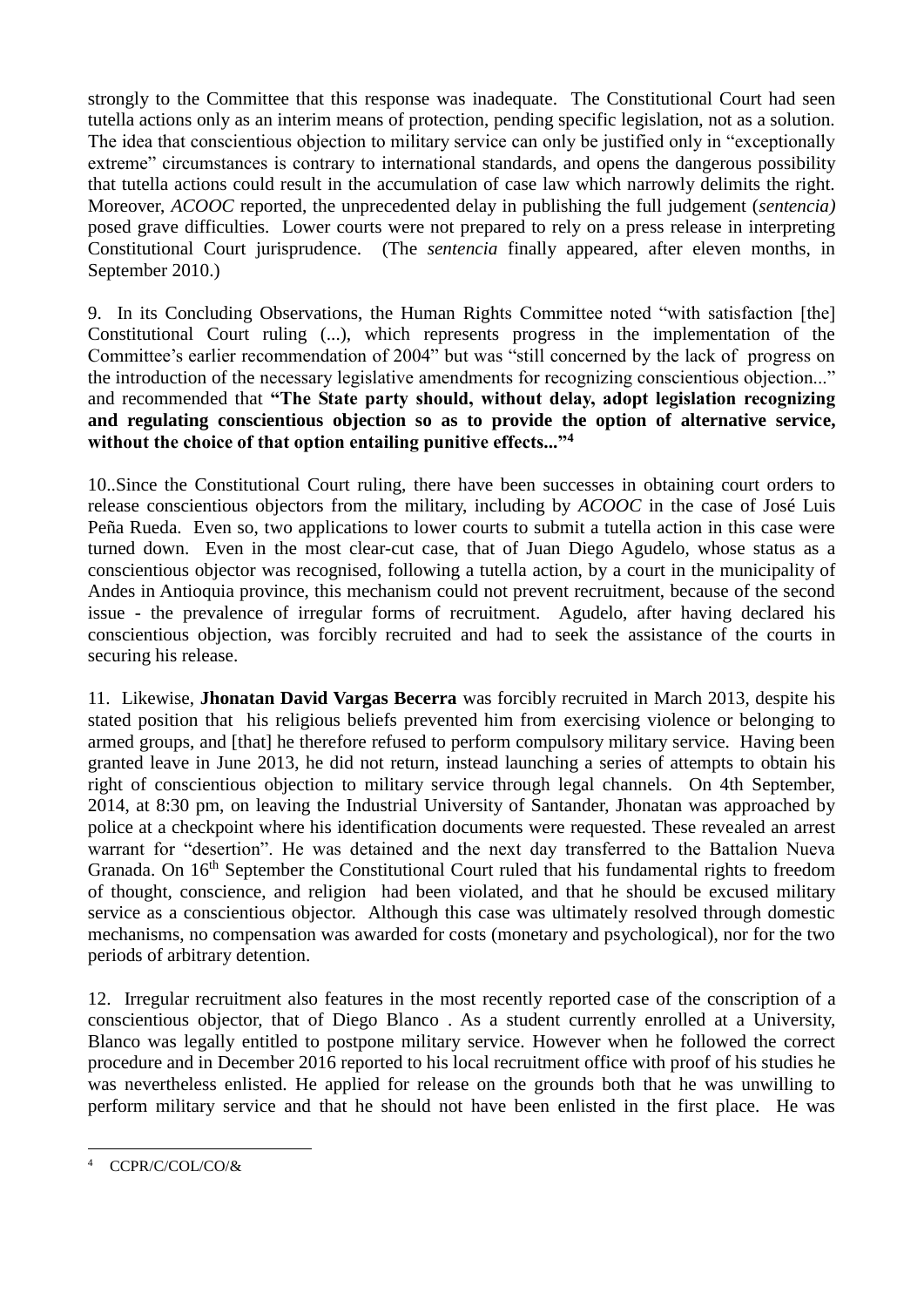examined by a military psychologist, who recommended against his release. On 20<sup>th</sup> March 2017 he formally declared himself a conscientious objector. Two days later, as a conscientious objector, he refused an order to take up arms. As a result he suffered a physical assault and threats of a Court Martial. This did not materialise, and in June he was released from military service. The official grounds have not been reported, but in this case it seems that this was a response to a global publicity and lobbying campaign rather than any judicial review either of the initial recruitment or of the asserted conscientious objection.

## Irregular recruitment practices

13. The High Commissioner's report to the 19<sup>th</sup> Session of the Council stated that during 2010 her office in Colombia had "observed irregular, and in some cases clearly illegal practices in the military recruitment process" and recommended that "these practices should be discontinued as soon as possible. Rapid development of mechanisms to regulate military service, including conscientious objection, with full respect for human rights, is urged."<sup>5</sup> Her report the following year observed, "Illegal practices in military recruitment procedures continued without effective control in several cities, such as Bogotá, Bucaramanga, Cali and Medellín."<sup>6</sup>

14. Given that military service in Colombia remains obligatory it is of course in order to monitor the fulfilment of individuals' military obligations. However, as the Working Group on Arbitrary Detention (WGAD) has pointed out, the penalties established in Colombian law for non-compliance with the recruitment requirements "are exclusively of a pecuniary nature  $(\dots)$  In no case are arrest, detainment and enrolment in the army against one's expressly declared will authorized."<sup>7</sup>

15. In a decision of November 22<sup>nd</sup> 2011<sup>8</sup>, the Colombian Constitutional Court effectively gave its own endorsment to the WGAD's interpretation of the legal situation. The Court clarified that only those who are classified as "*remisos",* having failed to report for duty when personally called up in accordance with Article 20 of Act 48-1993, may be apprehended by the military in order to perform their military service. The power to "compel" compliance with the obligation, which is mentioned in Article 14 of the Act is constitutional only "*if it is understood in the sense that someone who has not complied with the obligation to register to define his military situation can be held momentarily while this situation is verified and he registers, a process which does not require any formalities.*" The Court further elaborates that this may not include transporting the person to barracks or a military district headquarters, holding him for a health examination, nor immediately incorporating him in the armed forces.

16. *Batidas* have become less ubiquitous since the decision of the Constitutional Court, but our local contacts report that a large proportion of military recruitment still takes this form.

17. In Para 35 of its Concluding Observations on Colombias Seventh Periodic Report under the ICCPR, the Human Rights Committee expressed concern about recent reports of such practices, including, the cases o and recommended "The State party should adopt stronger measures to ensure that no one is detained arbitrarily, particularly for the purpose of military recruitment, by, inter alia, improving the training provided to members of the security forces; that all allegations of arbitrary

1

 $\frac{5}{6}$  A/HRC/16/22, 3<sup>rd</sup> February 2011, para 90.

<sup>6</sup> A/HRC/19/21/Add 3, 31st January 2012, para 94.

<sup>7</sup> Working Group on Arbitrary Detention, Opinion No. 8/2008, Paragraph 22 (A/HRC/10/21/Add. 3)

<sup>8</sup> *Comunicado No.46 – Expediente D8488 Sentencia C-879/11, 22nd November 2011. http://www.corteconstitucional.gov.co/relatoria/2009/C-728-09.HTM*